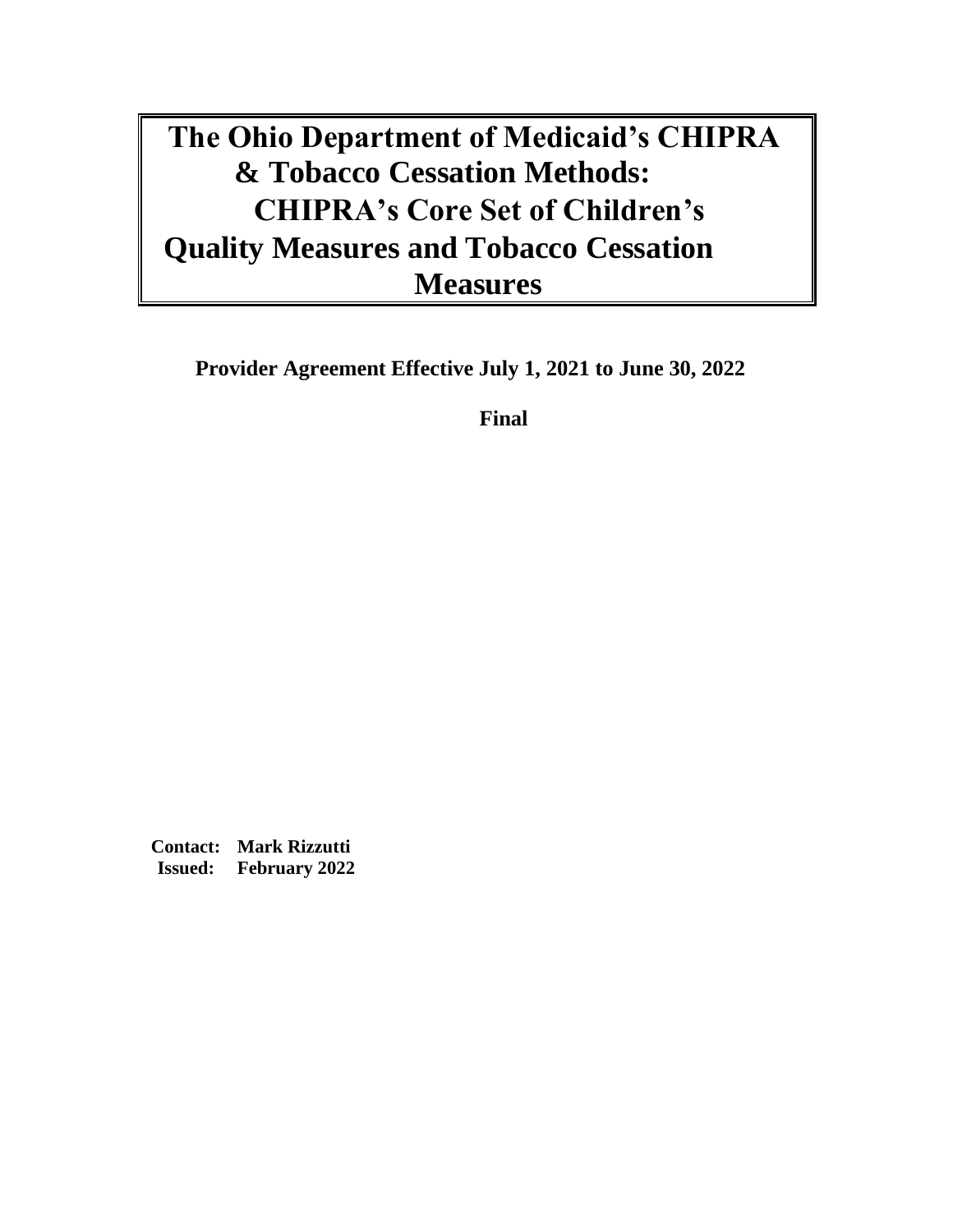The Children's Health Insurance Program Reauthorization Act (CHIPRA) methods are based on the CHIPRA Core Set Technical Specifications Manual 2021 developed by the Centers for Medicare & Medicaid Services (CMS), Center for Medicaid, Children's Health Insurance Program (CHIP) and Survey & Certification Children and Adults Health Programs Group.

The Tobacco Use: Screening and Cessation Intervention measure methodology is based on the Physician Consortium for Performance Improvement (PCPI®) Foundation and American Medical Association (AMA) specifications.

The sources of the data for these measures are as follows:

- (1) Managed care plan (MCP) submitted encounter data as submitted and accepted by ODM.
- (2) Medicaid fee-for-service (FFS) claims data.

(3) Birth Certificate data files from the Ohio Department of Health (ODH) Bureau of Vital Statistics.

(4) MITS demographic information.

(5) Medicaid's MCP Quarterly Enrollment File.

On a quarterly basis, ODM will generate an MCP-specific *Medicaid's MCP Quarterly Enrollment File* to be used by the MCP to validate enrollment for calculation of quality and data quality metrics. *Medicaid's MCP Quarterly Enrollment File* will serve as a recipient master file with the most current MCP enrollment information by calendar month (including an identifier for CFC or ABD), as stored in the MITS reporting system, for the previous year up through the most current enrollment month. The MCP must submit a file to ODM specifying any enrollment span deletions and/or additions pertaining to the enrollment information in *Medicaid's MCP Quarterly Enrollment File* or confirm that the MCP does not have any changes to ODM's enrollment information*.* If the MCP submits addition and/or deletion information, the MCP must certify that the information is accurate and complete and may be audited by the ODM and/or on behalf of ODM. Discrepancies between ODM's and the MCP's data files will be sent to the Bureau of Managed Care for resolution, including potential system corrections to member enrollment. ODM will use the most current final quarterly enrollment file, including additions and deletions submitted by the MCP, to calculate clinical non-HEDIS quality measures. In addition, CMS' CHIPRA Core Set Technical Specifications Manual 2021 does not specify a minimum enrollment criterion for these measures. Therefore, a minimum enrollment criterion is not included.

*The linking process, described in Appendix A, is a complex process that is always being assessed for potential improvements. As a result, additional enhancements to the linking process may be made to the methods to increase the match rate.*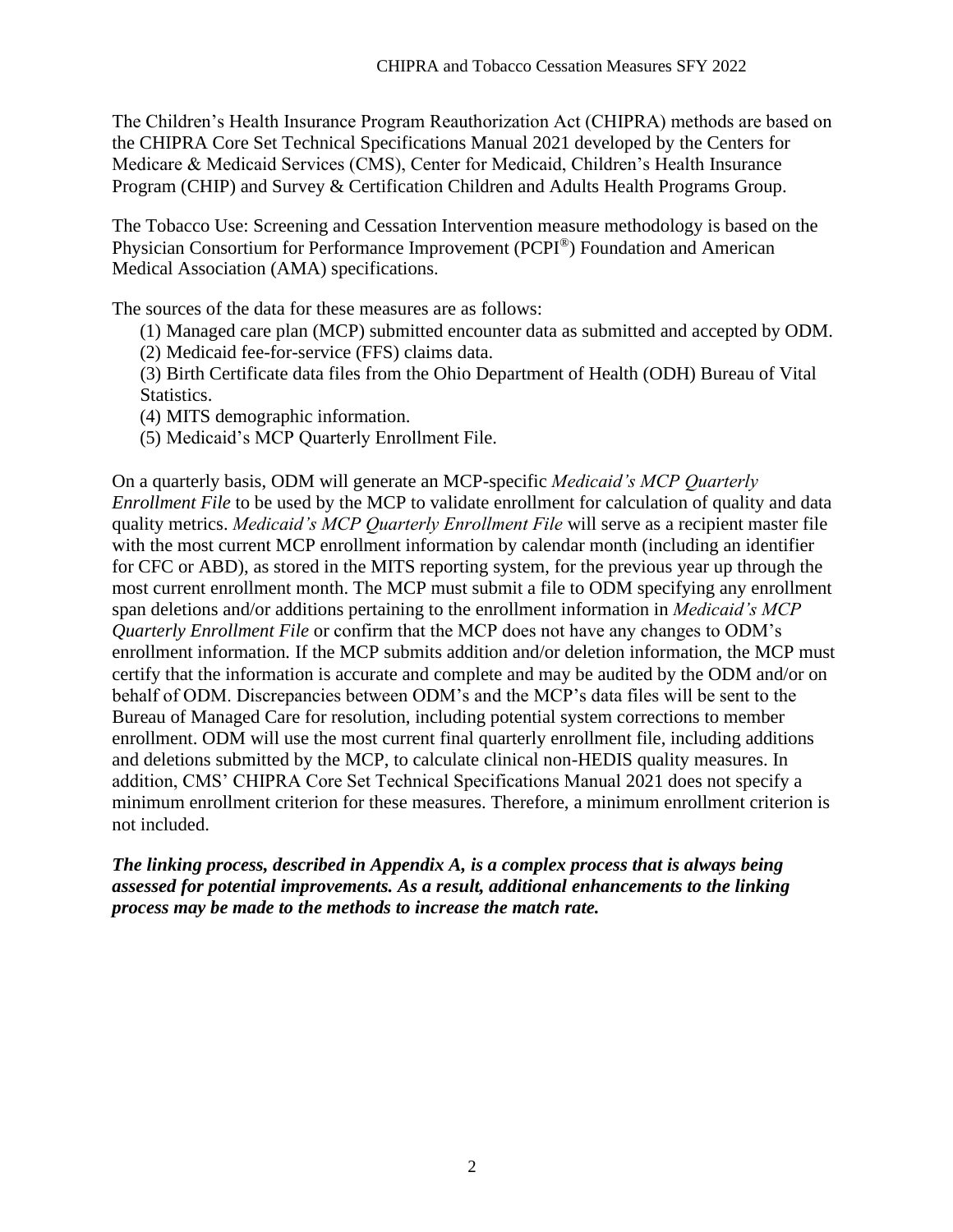## **CHIPRA MEASURE**

### **Percentage of Live Births Weighing Less than 2,500 grams**

*Percentage of live births that weighed less than 2,500 grams at birth during the measurement year.*

**Numerator**: Number of resident live births less than 2,500 grams in the denominator. Data from the Vital Statistics file will be used to determine birth weight.

**Denominator**: Number of resident live births during the reporting year (see *Steps for Identifying Births in Appendix A*).

**Exclusion:** Multiple births during the measurement year (e.g., twins or triplets) are excluded from the denominator.

**Data Sources**: Encounter Data, FFS Data, Vital Statistics Data, MITS Demographic Information, and Medicaid's MCP Quarterly Enrollment File

**Report Period**: January 1, 2021 - December 31, 2021

**Measure Steward**: Centers for Disease Control and Prevention (CDC)

#### **Rate Calculation**

Calculate rates using the birth weight listed in the vital statistics file (see Appendix A for ODM data and Vital Statistics File Linking Methodology).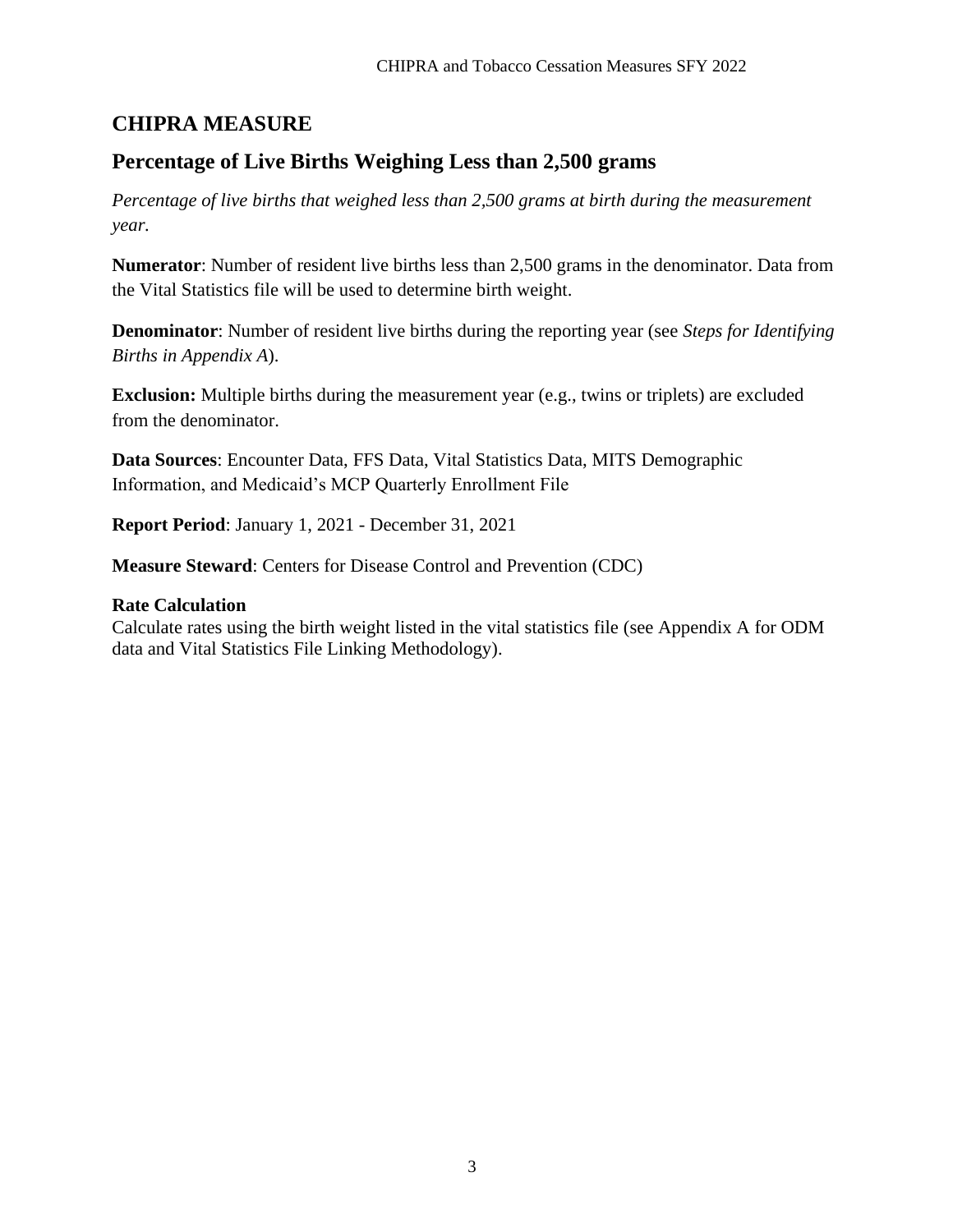# **TOBACCO USE MEASURE**

### **Tobacco Use: Screening & Cessation Intervention**

*Percentage of members aged 18 years and older who were screened for tobacco use during the last two years and who received cessation counseling intervention if identified as a tobacco user.*

**Numerator:** Members who were screened for tobacco use at least once during the last two-years *and* who received tobacco cessation counseling intervention (See *Table 11: Codes Used to Identify Tobacco Screening and Cessation Counseling Provided*) if identified as a tobacco user.

*Note: If the member is not enrolled with the MCP on the date of the numerator event, do not include the member in the numerator.*

**Denominator**: All members aged 18 years or older as of December 31 of the measurement period who met the continuous enrollment criteria and were seen for at least two ambulatory visits (See *Table 12: Codes Used to Ambulatory Identify Visits*) or at least one preventive visit (See *Table 13: Codes Used to Identify Preventive Visits*) during the last two years.

*Note: If the member is not enrolled with the MCP on the date of an ambulatory/preventive visit, do not count the visit towards the denominator.*

**Continuous Enrollment**: Members must be continuously enrolled for 6 months with the same MCP during the most recent year. (i.e., January 1, 2021 – December 31, 2021).

**Allowable Gap**: No more than one gap in enrollment of up to 45 days during the continuous enrollment period.

**Data Sources**: Encounter Data, MITS Demographic Information, and Medicaid's MCP Quarterly Enrollment File

**Measurement Period**: January 1, 2020 - December 31, 2021

**Measure Steward**: PCPI

| Table 11: Codes Used to Identify Tobacco Screening |    |       |  |
|----------------------------------------------------|----|-------|--|
| and Cessation Counseling Provided                  |    |       |  |
| <b>CPT and CPT-II Codes</b>                        |    |       |  |
| 4004F, 99406, 99407                                | OR | 1036F |  |

| <b>Table 12: Codes Used to Identify Ambulatory Visits</b> |  |  |
|-----------------------------------------------------------|--|--|
| <b>CPT Codes</b>                                          |  |  |
| 99202, 99203, 99204, 99205, 99212, 99213, 99214, 99215,   |  |  |
| 97165, 97166, 97167, 97168, 92004, 92012, 92014, 90791,   |  |  |
| 90792, 90832, 90834, 90837, 90845, , 96156, 96158, 96159  |  |  |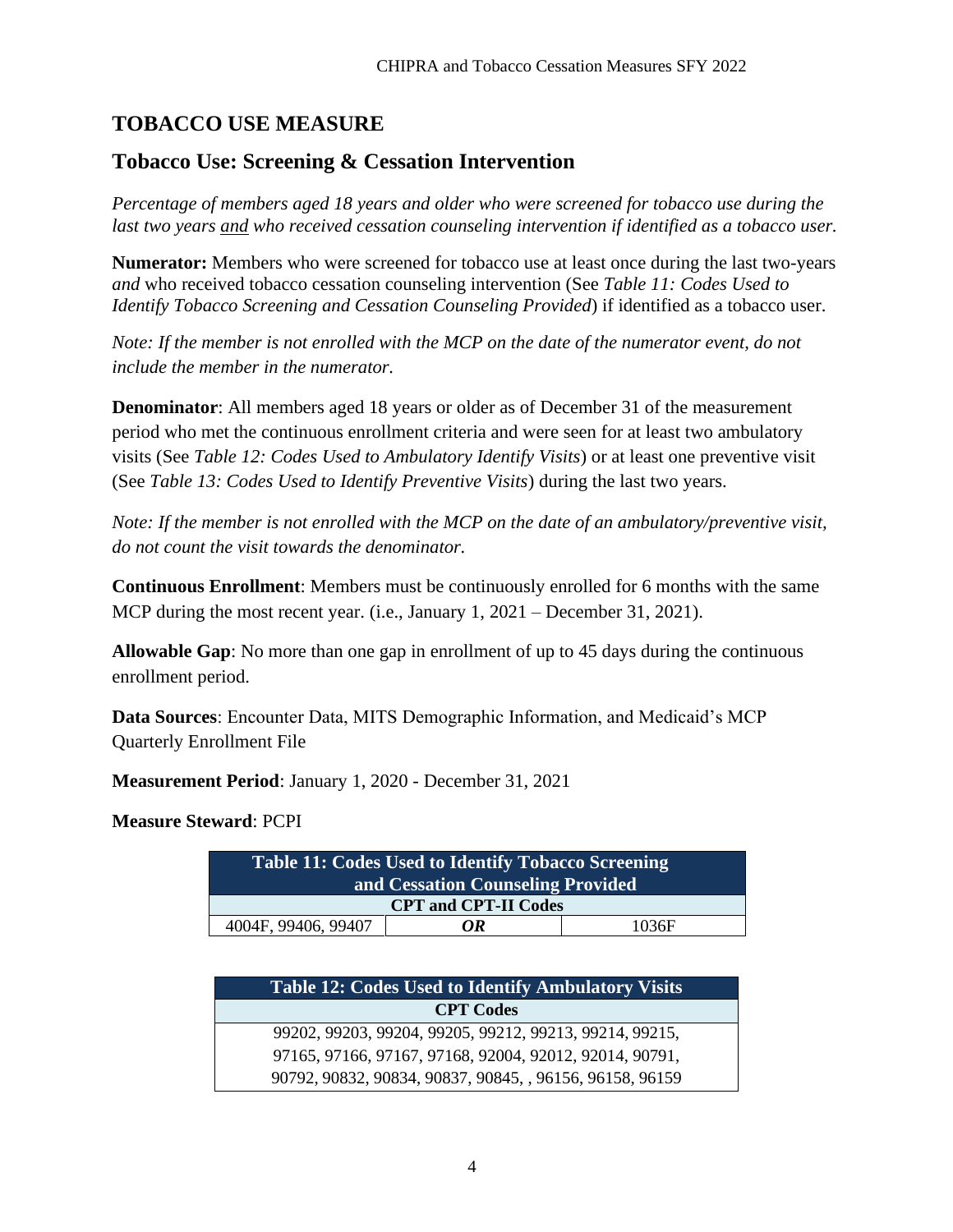| <b>Table 13: Codes Used to Identify Preventive Visits</b> |  |  |
|-----------------------------------------------------------|--|--|
| <b>CPT Codes</b>                                          |  |  |
| 99385, 99386, 99387, 99395, 99396,                        |  |  |
| 99397, 99401, 99402, 99403, 99404,                        |  |  |
| 99411,99412, , 96160, 96161, 99429                        |  |  |
| <b>HCPCS Codes</b>                                        |  |  |
| G0402, G0438, G0439, T1015, S0620, S0621                  |  |  |
| <b>ICD 10 Diagnosis Codes</b>                             |  |  |
| Z00.00, Z00.01                                            |  |  |

### **Exclusions:**

1. Members who have documentation of medical reason(s) for not screening for tobacco use.

| Table 14: Code to Identify Members Who Have Documentation for Not Screening<br>for Tobacco Use |                                                                  |  |
|------------------------------------------------------------------------------------------------|------------------------------------------------------------------|--|
| <b>CPT II Code with Modifier</b>                                                               | <b>Description</b>                                               |  |
|                                                                                                | Documentation of medical reason(s) for not                       |  |
| $4004F-1P$                                                                                     | screening for tobacco use with performance<br>exclusion modifier |  |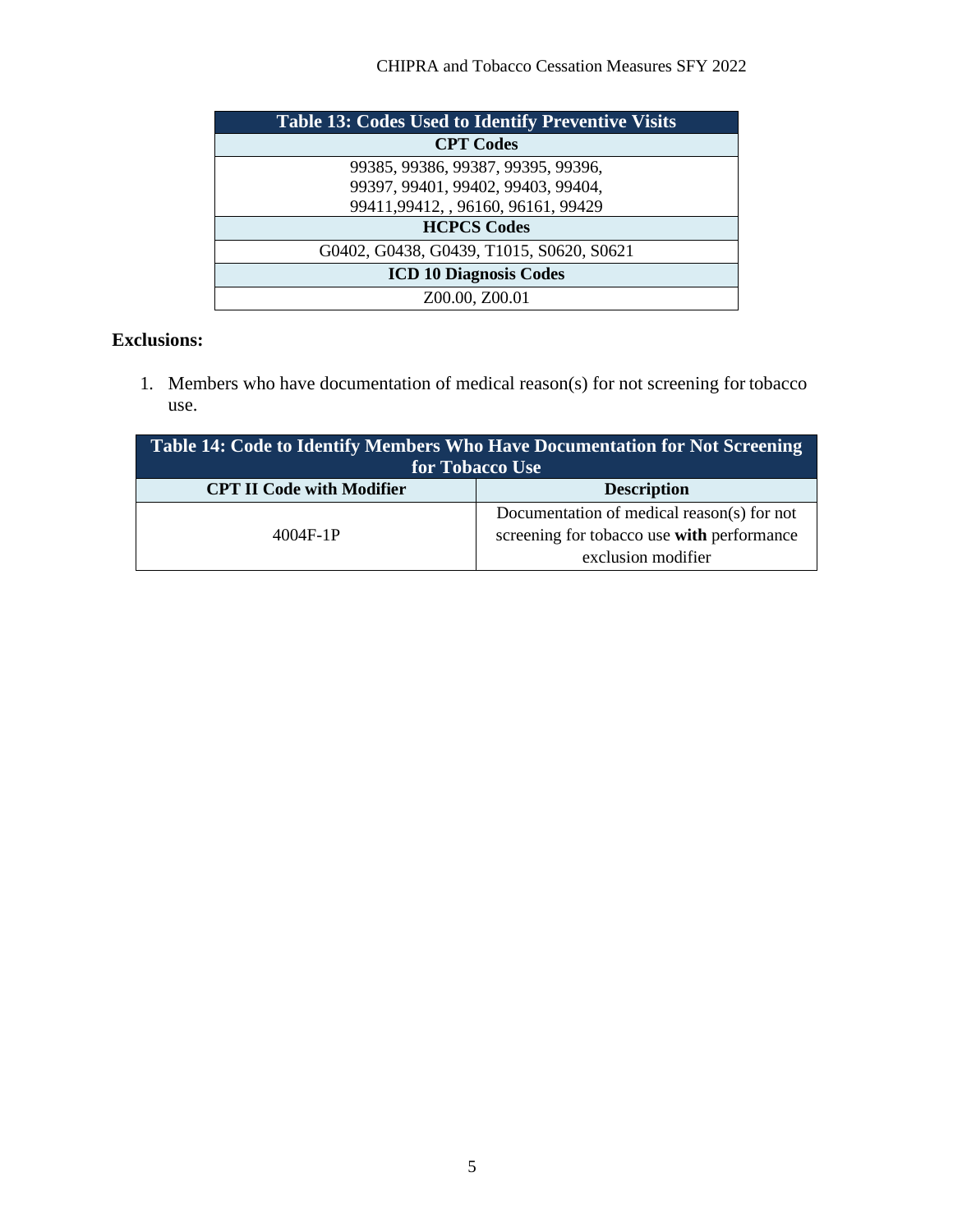# **Appendix A**

# **Quarterly/Annual Match of Medicaid Birth Claims to Vital Statistics Data**

On an annual and quarterly basis, the Ohio Department of Medicaid (ODM) matches Medicaid records and birth certificate data using unique common identifier such as Social Security Number (SSN) and probabilistic matching if SSN is missing. The match joins mothers and infants enrolled in Ohio's Medicaid program to Ohio birth certificates from ODH Bureau of Vital Statistics (VS).

The sources of data for this match are as follows:

- (1) SSN of mothers from ODH Bureau of Vital Statistics
- (2) Birth Certificate data files from the ODH Bureau of Vital Statistics
- (3) Claims data from Service Detail at OHHS ODM data server
- (4) Enrollment data from Member month files at OHHS ODM Data server



The new linking process is divided into two parts. First mothers who have SSN and other common identifiers on both data sources will be linked. The remaining unmatched mothers will be linked using LinkPlus software via a probabilistic match.

Some of the unique common identifiers used in the probabilistic match include date of birth, first, and last names, gender, race/ethnicity, address line 1, zip code, and phone number. Multiple probabilistic matching strategies are used to maximize the matching of infants and mothers with birth certificates; no one matching algorithm finds matches for all mothers and infants.

The probabilistic matching process begins with the identification of a delivery and/or birth claim. Using billing codes from ODM's claims records, mothers and infants of interest are identified by prenatal, postnatal and delivery claims or a birth claim. Next, comparing common identifiers found in ODM's enrollment records to common identifiers found on the birth certificate, both mothers and infants are independently matched to a birth certificate record. Once the common identifiers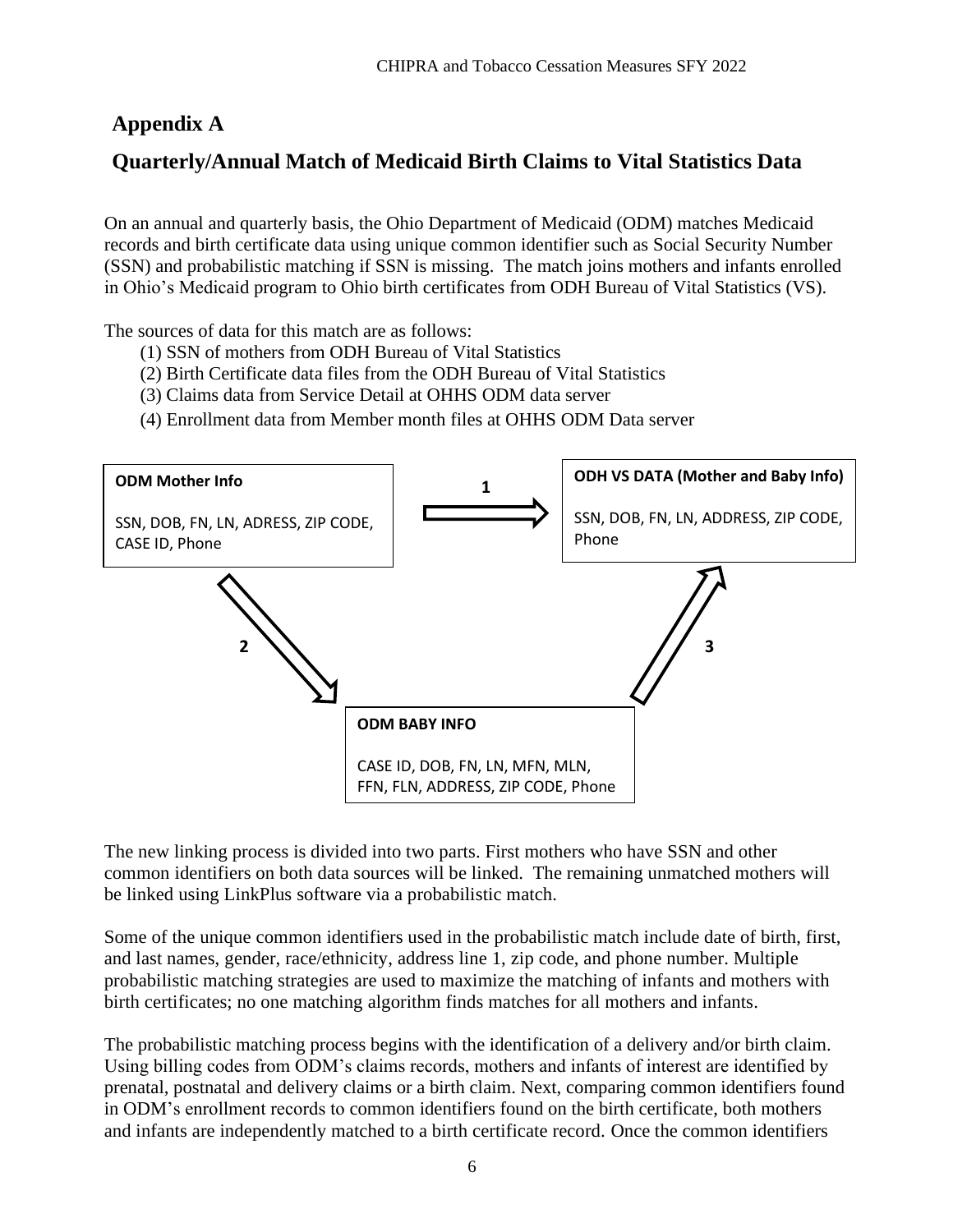from the birth certificate have been iteratively matched across the file of potential Medicaid infants and the file of potential Medicaid mothers, the mother and infant files are joined using the birth certificate file number to generate a mother-infant-birth certificate match file. Although a match between mother and infant is achieved for most records, a mother may not have a matched infant and vice versa.

The process is currently run using SAS version 9.4.

This linkage process is divided into two parts. The first part is linking mother from Medicaid Enrollment data to ODH Vital Statistics data, and the second part is linking mother to babies in Medicaid then to vital statics.

# **Part One: Linking MOM in Medicaid to VS ODH data**

### **Step 1: Link moms from ODM to VS data:**

- 1.1 From ODH VS Data: identify mom's common identifiers, i.e., SSN, First Name (FN), Last Name (LN), Date of Birth (DOB), address, zip code and phone number.
- 1.2 From ODM Enrollment and Eligibility Data: Identify all female of reproductive age, and keep their SSN, First Name (FN), Last Name (LN), Date of Birth (DOB), address, zip code and phone number.
- 1.3 Link the two above files by SSN, DOB, and Soundex (FN and/or LN). Accept results as true match if moms on both files are linked by those 4 common identifiers. No farther verification needed.
	- 1.3.1 Reviewing match if
		- 1.3.1.1 One birth certificate is matched to only one mother (one mother can be matched to multiple VS in case of multiple births).
		- 1.3.1.2 Mom is matched to one birth or
		- 1.3.1.3 Mom is matched to two births, check the difference in DOB between the births. This helps to identify multiple births (twin or more) or two deliveries in a year.
- 1.4 Keep all remaining unmatched data from two data sources for farther matching process using LinkPlus.

### **Step 2: Identify Deliveries**:

Medicaid enrollment unmatched data contains women of reproductive age. Any woman in this list to be a candidate for further linkage, there must be paid delivery related claims. Use table **1: Codes Used to identify Deliveries** to identify paid claims for deliveries, postpartum and prenatal care. Export file that contains women with paid delivery related claims for linkage in LinkPlus.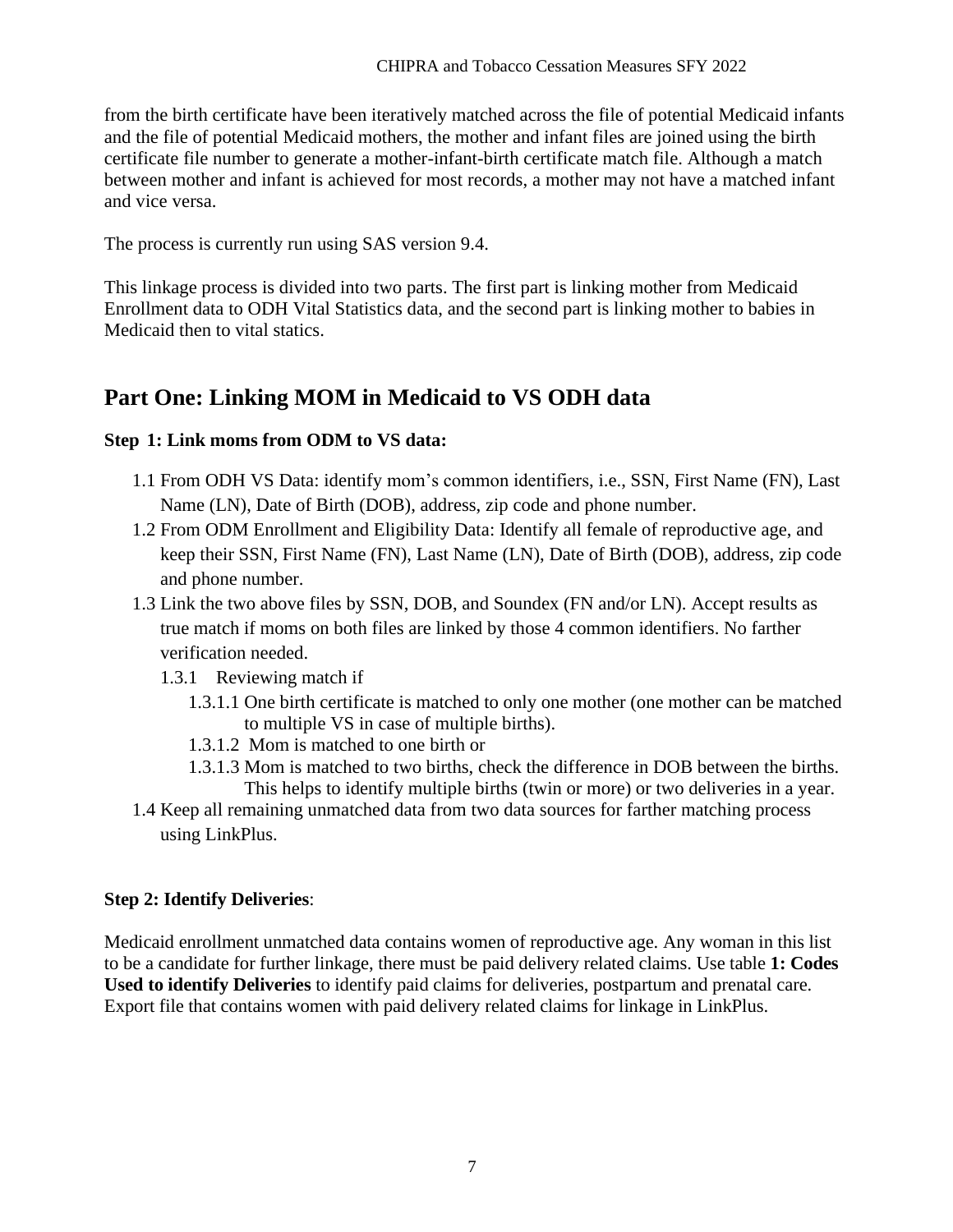#### **Table 1: Codes Used To Identify Deliveries related claims**

**ICD-10-PCS Procedure Codes: Delivery**

10D00Z0, 10D00Z1, 10D00Z2, 10D07Z3, 10D07Z4, 10D07Z5, 10D07Z6, 10D07Z7, 10D07Z8, 10E0XZZ

#### **ICD-10-PCS Procedure Codes: Delivery**

59400, 59409, 59410, 59510, 59514, 59515, 59610, 59612, 59614, 59618, 59620, 59622

**ICD-10-CM Diagnosis Codes: Postpartum and Prenatal**

G0101, Z01411, Z01419, Z0142, Z30430, Z391, Z392

#### **ICD-10-PCS Procedure Codes: Postpartum and Prenatal**

59400, 59410, 59510, 59515, 59610, 59614, 59618, 59622, 57170, 58300, 59430, 99501, 0503F, 59400, 59425, 59426, 59510, 59610, 59618, H1005, 99500, 0500F, 0501F, 0502F, H1000, H1001, H1002, H1003, H1004

#### **ICD-10-CM Diagnosis Codes: Pregnancies**

O80, O10.92, O10.42, O10.12, O10.22, O10.32, O60.12XO, O60.12X1, O60.12X2, O60.12X3, O60.12X4, O60.12X5, O60.12X9, O60.13X0, O60.13X1, O60.13X2, O60.13X3, O60.13X4, O60.13X5, O60.13X9, O60.14X0, O60.14X1, O60.14X2, O60.14X3, O60.14X4, O60.14X5, O60.14X9, O60.22X0, O60.22X1, O60.22X2, O60.22X3, O60.22X4, O60.22X5, O60.22X9, O60.23X0, O60.23X1, O60.23X2, O60.23X3, O60.23X4, O60.23X5, O60.23X9, O26.62, O26.72, O99.354, O99.89, O98.12, O98.22, O98.32, O98.02, O98.62, O98.52, O98.42, O98.52, O98.72, O98.82, O99.214, O99.834, O98.92, O24.02, O24.12, O24.32, O24.82, O24.92, O99.284, O99.02, O99.324, O99.314, O99.344, O99.42, O24.420, O24.424, O24.429, O99.814, O25.2, O99.52, O99.62, O99.824, O9A.12, O9A.22, O9A.32, O9A.42, O9A.52, O68, O77.0, O77.1, O77.8, O77.9, O75.5, O63.2, O69.0XX0, O69.0XX1, O69.0XX2, O69.0XX3, O69.0XX4, O69.0XX5, O69.0XX9, O69.1XX0, O69.1XX1, O69.1XX2, O69.1XX3, O69.1XX4, O69.1XX5, O69.1XX9, O69.2XX0, O69.2XX1, O69.2XX2, O69.2XX3, O69.2XX4, O69.2XX5, O69.2XX9, O69.81X0, O69.81X1, O69.81X3, O69.81X4, O69.81X5, O69.81X9, O69.82X0, O69.82X1, O69.82X2, O69.82X3, O69.82X4, O69.82X5, O69.82X9, O69.3XX0, O69.3XX1, O69.3XX3, O69.3XX4, O69.3XX5, O69.3XX9, O69.4XX0, O69.4XX1, O69.4XX2, O69.4XX3, O69.4XX4, O69.4XX5, O69.4XX9, O69.5XX0, O69.5XX1, O69.5XX2, O69.5XX3, O69.5XX4, O69.5XX5, O69.5XX9, O69.89X0, O69.89X1, O69.89X2, O69.89X3, O69.89X4, O69.89X5, O69.89X9, O69.9XX0, O69.9XX1, O69.9XX2, O69.9XX3, O69.9XX4, O69.9XX5, O69.9XX9, O70.0, O70.1, O70.2, O70.3, O70.9, O74.0, O74.1, O74.2, O74.3, O74.4, O74.5, O74.6, O74.7, O74.8, O74.9, O75.0, O75.1, O82, O75.81, O75.89, O75.9, O86.4, O88.02, O88.12, O88.22, O88.32, O88.82, O10.02, O11.4, O12.04, O12.14, O12.24, O13.4, O14.04, O14.14, O14.24, O14.94, O16.4, O24.42, O24.425, O60.20X1, O60.20X2, O60.20X3, O60.20X4, O60.20X5, O60.20X9, O69.3XX2, O69.81X2, O70.20, O70.21, O70.22, O70.23, O70.4, O72.0, O72.1, O72.2, O72.3, O73.0, O73.1, O75.5, O75.8, O75.82, O76, O99.72, O99.844.

#### **Step 3: Using LinkPlus Link two Unmatched files**:

3.1 Using LinkPlus Link unmatched VS and ODM enrollment using personal identifiers listed in table 2. For detail LinkPlus matching process refer Appendix X2.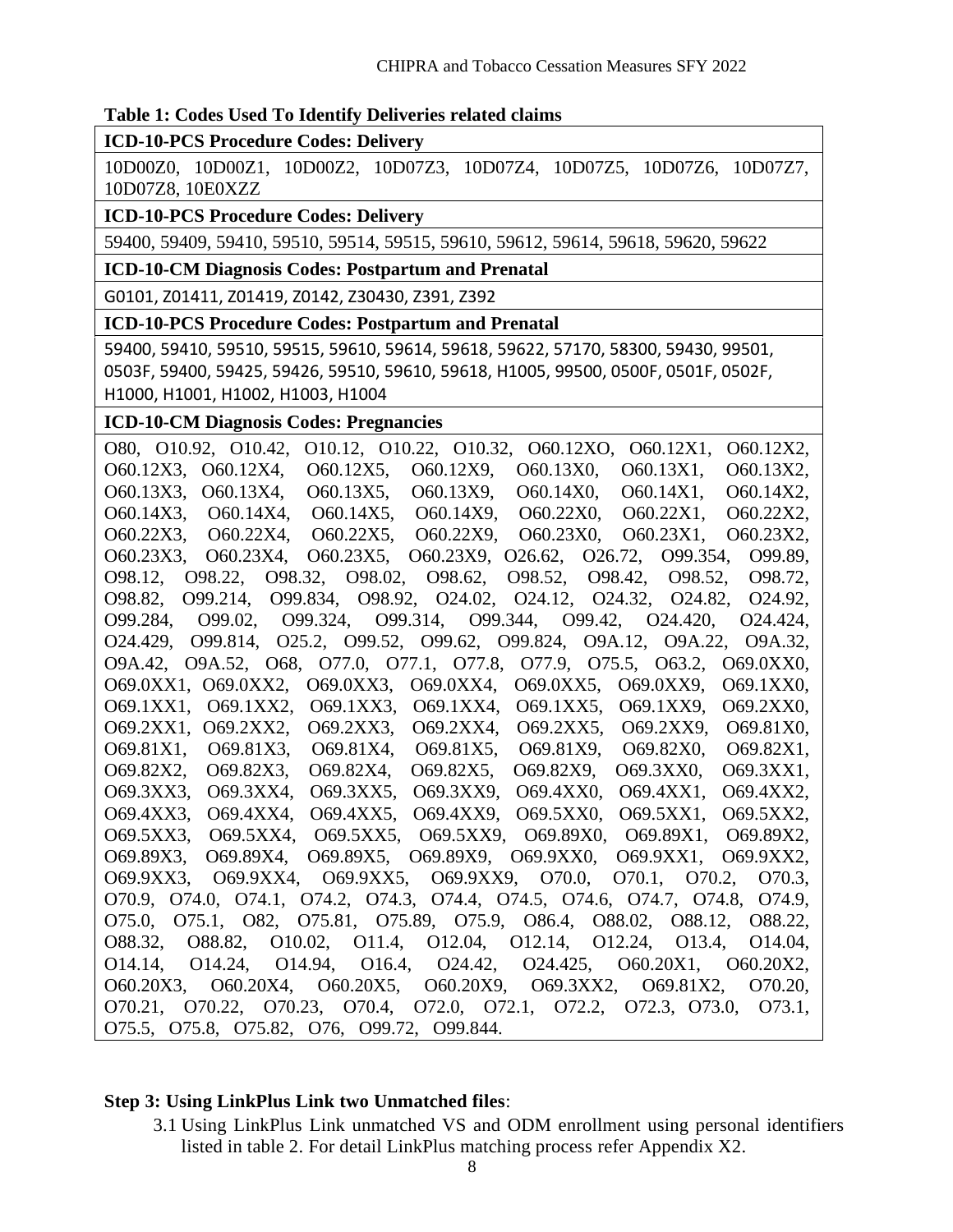- 3.2 Use the following personal identifiers to link moms on both data sources, Mother's First Name, Mother's Last Name, Mother's Date of Birth, Mother's SSN, Mother's Address 1, Mother's Zip Code, and Mother's Phone number.
- 3.3 Review LinkPlus Matched data
	- 3.3.1 Accept matches if
		- A: Matched by SSN and/or DOB plus 3 more Identifier
		- B: Matched by SSN, DOB, Address and Zip Code
		- C: Matched by SSN and 2 other identifiers and match score is over 25
	- D: Matched by DOB and 2 other identifiers with match score over 30
	- E: All remaining should be reviewed at individual level to determine true match

#### **Step 4: Combining Results of Matched MOMs:**

Get the final list of VS/Enrollment linked moms by combine matched files from Step 1 and Step 3.

### **Part Two-A: match Babies to MOM in Medicaid then to VS ODH data**

#### **Step 5: Identify Babies from Medicaid Data for VS linkage:**

From Medicaid Eligibility data identify

- 5.1 All Case Numbers associated with matched moms (in step 4)
- 5.2 All babies born in the reporting period
- 5.3 Keep babies that share case id with linked moms

**Note:** All babies in this list should share the same case number with moms linked to VS, and that would be enough to establish relationship between mom and baby in Medicaid data. But Babies in Medicaid data should be linked to VS data independently of their moms to confirm true match status.

#### **Step 6: Personal Identifiers to link babies in Medicaid Data to VS file:**

#### Using SAS

- 6.1 Use SAS to Link babies from ODM Eligibility file to ODH VS file by FN, LN, and DOB. And create first final mom-baby file (**Final Mom-Baby Linked File 1**).
	- 6.1.1 **Review Final Linked File 1** Babies are linked to their mom by Case Number and they are also Linked to VS ODH file by common personal identifiers (FN, LN, and DOB). Since moms are also linked to VS, check if mom and baby are linked to the same Birth Certificate in VS
- 6.2 Keep Unmatched baby files from both data sources and export them for farther matching process in LinkPlus

#### Using LinkPlus

- 6.3 match babies (in 6.2) using more personal identifiers. And create second final mom-baby matched file (**Final Mom-Baby Linked File 2)**
	- 6.3.1 **Review LinkPlus Matched baby data:** Babies in these files are all linked to their moms by Case Number in ODM Eligibility file.
		- So, check if babies are matched to ODH file by